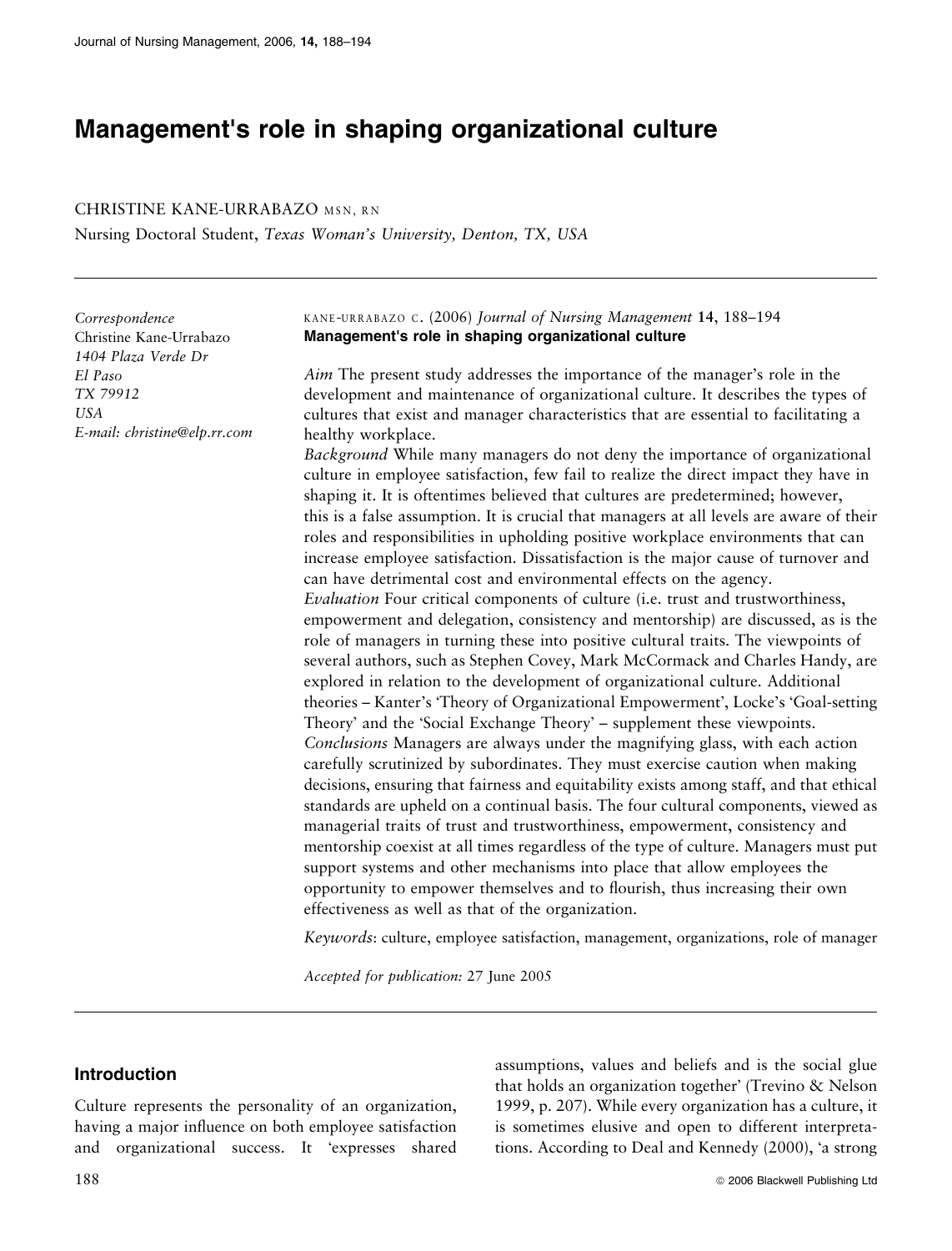culture is a system of informal rules that spells out how people are to behave most of the time. In a weak culture, employees waste a good deal of time just trying to figure out what they should do and how they should do it' (p. 15). While most managers do not deny the importance of organizational culture in employee satisfaction, few fail to realize the direct impact they have in shaping it.

When the culture is strong, managers take the lead in shaping and supporting it. Those who take this approach are called 'symbolic managers because they spend much time thinking about the values, heroes,and rituals of the culture, and because they see their primary job as managing value conflicts that arise in the ebb and flow of daily events' (Deal & Kennedy 2000, p. 141). Several authors have addressed the manager's role in developing a healthy culture for his or her organization, and commonalities include the manager's exemplification of trustworthiness and trust, empowerment and delegation, consistency and mentorship. These themes will be discussed in relation to the 'power/role/task/ person' cultures within organizations described by Handy (1985).

## A framework for organizational structure

Handy (1985) – philosopher, educator, economist and business guru – has addressed the organizational phenomena that contribute to both the successes and downfalls of business organizations. His work, which identifies four cultures (i.e. power, role, task and person), provides a framework for examining and understanding organizational culture. Each type has its own unique characteristics, each can be effective, and each can exist along with the others. As a framework for management within health care organizations, each of the four cultures contributes to creating a healthy workplace.

### Power culture

A power culture is ruled by a central power source, such as an owner or President, and is most frequently found in entrepreneurial organizations. Trust and personal communication are important characteristics, thus it is important for employees to have interpretations of the job that are similar to those of the leader. Minimal bureaucracy exists, so that staff function with few rules, policies and procedures. While applications within health care organizations have been limited, modified applications could make important contributions to the empowerment of nurses and other staff members in health care settings.

The role culture, more familiarly known as a bureaucracy, is the category in which most hospital organizations fall. The strength of role organizations resides in 'its pillars, its functions or specialties' (Handy 1985, p. 190). Each unit (e.g. Emergency Department, Labor and Delivery, Medical-Surgical Services) is a pillar supporting the organization. Policies and procedures control the organization, and employees operate based on job descriptions. There is 'a narrow band of senior management...' and if the 'separate pillars do their job, as laid down by the rules and procedures, the ultimate result will be as planned' (p. 190). Advancement within this type of organization is predictable, and the use of a clinical ladder as a staff evaluation tool is justified.

# Task culture

In a task culture, the focus is on a particular job or function. Although health care organizations currently operate largely within the context of a role culture, task cultures are often developed simultaneously. This culture aims to assemble the right people with the right resources, so that a job can be accomplished. This may be in the form of action committees, which meet for a specific purpose (e.g. scheduling and staffing issues), and then disband when the task is complete. Not only it is possible, but also it is quite common for a health care organization to have its core culture (role), in addition to an underlying subculture (task).

# Person culture

The person culture, which is uncommon, 'exists only to serve and assist the individuals within it' (Handy 1985, p. 195). While a health care organization cannot exist solely on this idea, there may be some appropriate applications. One prime example is within a hospital's mentoring system. Initially, the 'student' is chiefly concerned with acquiring the personal skills necessary to survive in a particular workplace, while the mentor may only be serving in that capacity in order to earn points on a clinical ladder towards promotion. Each is gaining something from the situation. While some actions may be promoting staff interests and growth, these are supported with hope that the ultimate outcome will aid in the enhancement of organizational goals, such as shifting away from a personal culture and towards one of more unity, such as the role or task cultures.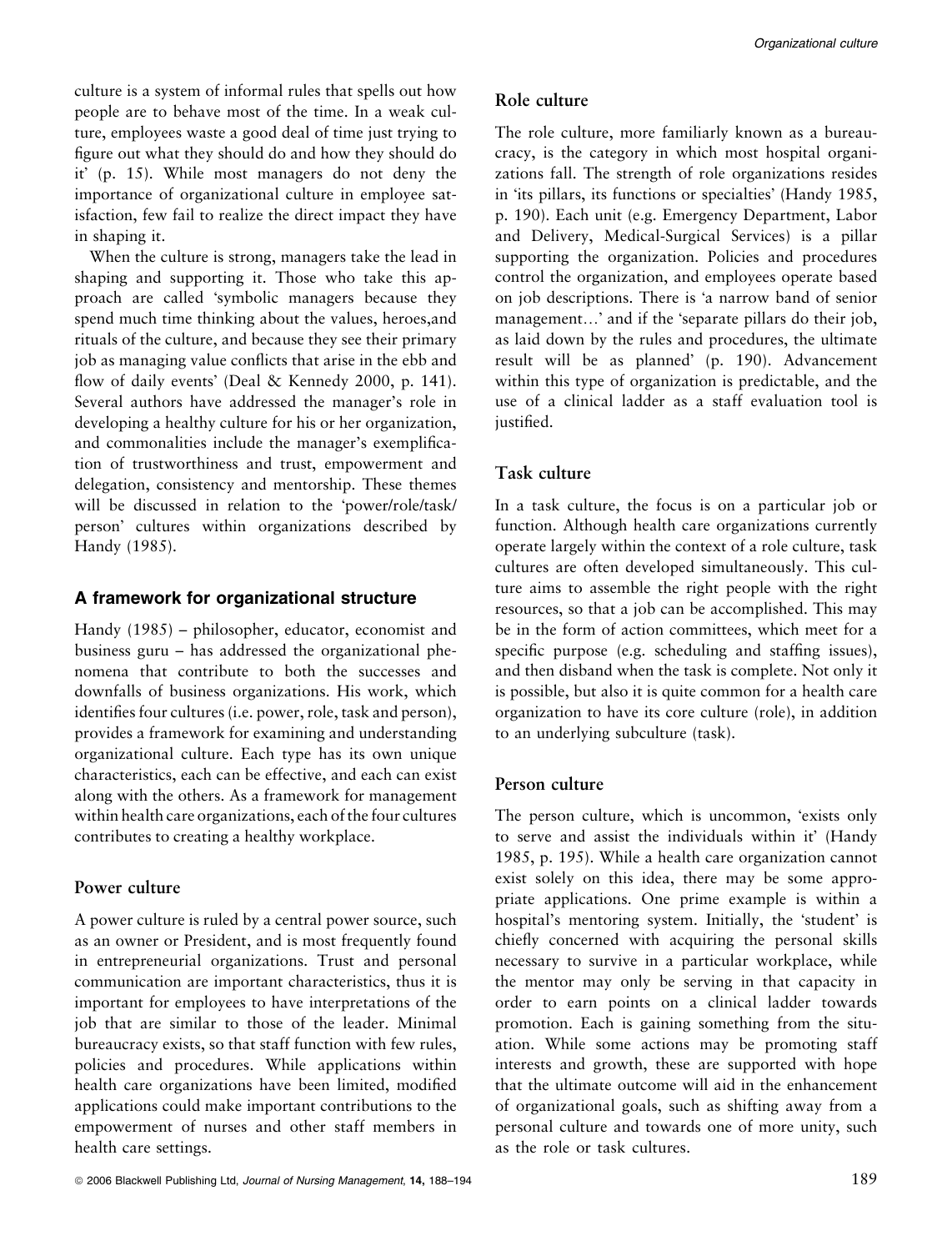# Management's responsibilities

There is no one omnipotent culture. What works this year may not work in the next. Every hospital system must operate according to its policies and procedures, regardless of whether they are profit vs. non-profit or public  $\nu$ s. private. As there is a systematic process to health care delivery, it is safe to assume that hospital organizations have a role culture at their core. The cultures of task and person frequently exist as well. To enhance what is accomplished, integrating the power culture might be given increased consideration by health care organizations. While these types of cultures may seem to be predetermined, in no way does that mean that the manager is off the hook. On the contrary, it is the responsibility of all levels of management to facilitate a positive workplace environment. Managers must value the traits of trustworthiness and trust, empowerment and delegation, consistency and mentorship. These are the building blocks of any flourishing organization.

## Trustworthiness and trust

Covey (1991) is a modern-day theorist that seeks to change conventional practices in organizational management. In his book, 'Principle-centered Leadership', Covey (1991) discusses the components of trustworthiness and trust within an organization. Trustworthiness is more than integrity; it also connotes competence' (p. 171). Managers can be honest with their staff, consumers, suppliers and stakeholders; but if managers are viewed as incompetent, they will not be deemed trustworthy.

While trustworthiness is a result of character and competence, trust is the actual act of believing in someone and having confidence in them. The level of trust in an organization can foretell its success because it is a crucial element linked to employee performance and organizational commitment (Laschinger et al. 2000). Trust includes the willingness to take risks because the act of trusting makes one vulnerable to others' actions. The trustor must rely on the assumption that others will act in a favourable manner. Gilbert and Tang (1998) state that 'trust refers to employees' faith in organizational leaders and the belief that ultimately organizational actions will benefit employees' (p. 322).

In establishing trust, entrepreneur, McCormack (1984, p. 36), believes that as a manager, you must mean what you say-. If you say you're going to do something, do it. If you can't do it, think it's more trouble than it's worth, or don't want to do it, don't say you will. Make up any excuse, but don't even say, "I'll try'". Employees need to be able to have faith in what they are being told.

Trust does not only flow upward from the employees to management, but also vice versa as well. Symbolic managers place a greater level of trust in their staff and depend on them to guarantee successful outcomes (Deal & Kennedy 2000). Handy (1985) adds that Trust is risky…- but like a leap into the dark, trust must be given if it is to be received' (pp. 328–329). A manager must have confidence in its employees before he or she can trust them. This trust can be earned in several ways, such as performing well, being reliable and by not making threats to leave to bigger and better companies.

Finally, employees take into account the ethical behaviour of managers when establishing their trust in the organization. Employees tend to directly relate the ethics of the company into how they're personally treated. When organizational leaders represent high ethical standards, job commitment increases (Trevino & Nelson 1999). Managers are confronted daily with ethical decisions, such as proper resource allocation, upholding safe patient/staffing ratios and maintaining confidentiality not only of patients, but also of employee matters as well. Employees look to their managers to make sound moral decisions. When these decisions teeter on the edge of morality, respect is lost. Furthermore, an unscrupulous manager may find it difficult to successfully and adequately discipline unethical behaviour by his or her subordinates. It is important to uphold the standards of the nursing profession at all times, and it is the manager who must reinforce this credence by acting as a role model.

### Empowerment

The first components of trust and trustworthiness must be prevalent before empowerment can be successfully achieved. Empowerment is the process of enabling others to do something. Principle-centered Leadership' implies that personal contribution is a great motivator (Covey 1991). People want to feel valued and the principle of empowerment contributes to an employee's sense of worth. A manager can empower others by including them in problem solving. Many managers today seek quick-fix solutions to chronic problems, and they fail to see the long-term consequences of their short-ranged decisions. Throughout his book, Covey  $(1991)$  constantly refers to the 'preparing of the harvest'. In this reference, he explains, that 'in order to reap the harvest…we must first plant, water, weed, cultivate and fertilize it' (p. 164). Just as harvesting is a process,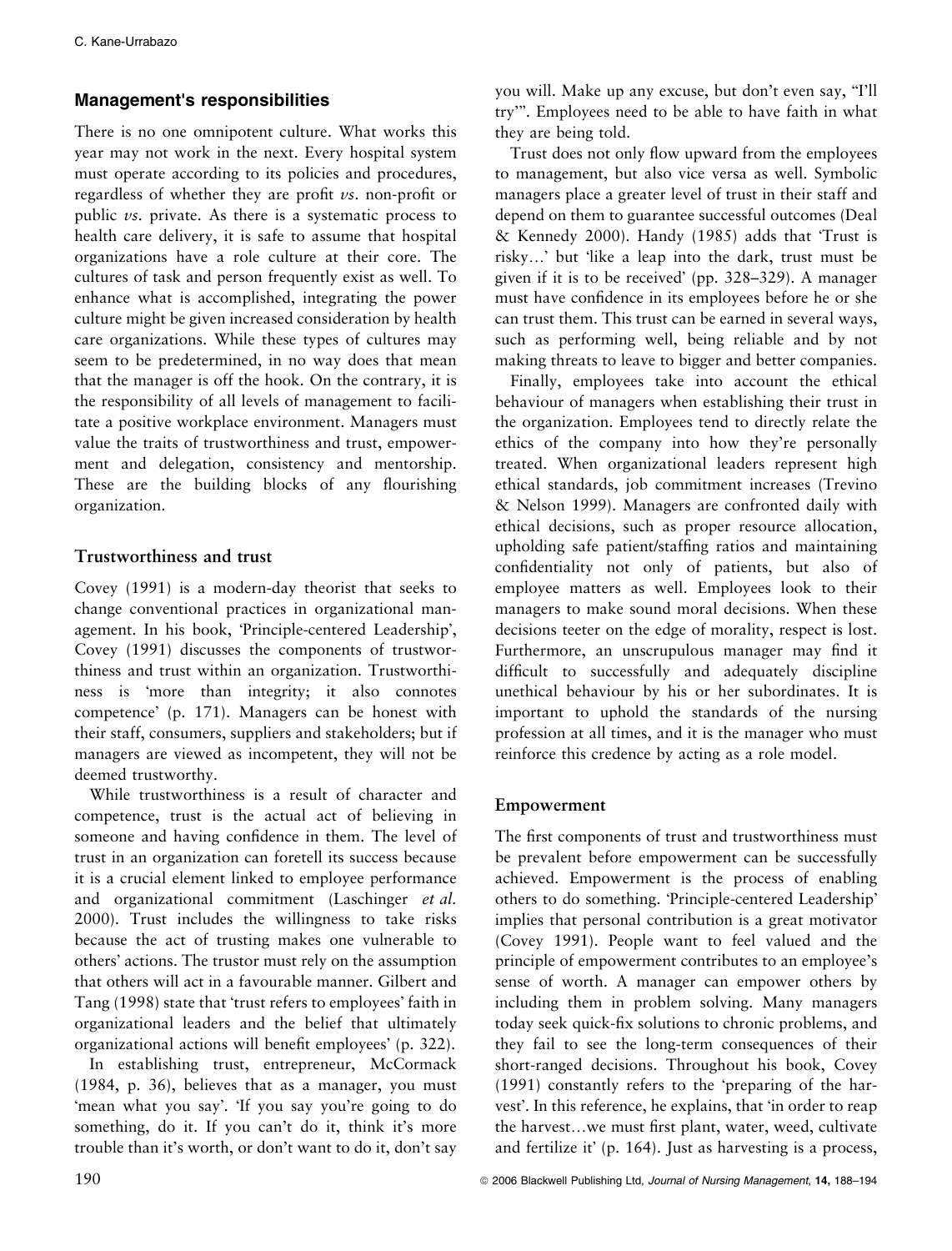so is the concept of problem solving. He asserts that by involving others in the problem, they become a dedicated participant in the decision-making and problemsolving process.

Many hospital organizations establish committees to review policies and procedures, assist with discharge planning, or to address other specific matters, thus forming the previously discussed Task culture (Handy 1985). Many people cringe when they are asked to serve on a committee, but the truth is that employees want to be valued and to feel they can make a difference. Nevertheless, for employees who shy away from committee involvement, employee empowerment can be gained when they are allowed input into the creation of their schedules and assignments.

Rosabeth Moss Kanter developed the Theory of Organizational Empowerment' in the 1970s. The premise of her theory is that when opportunities for empowerment are provided, employee attitude improves, and in turn, the organization will become more effective in achieving its goals (Laschinger et al. 2000). Kanter believes that there are several organizational structures that are important to the growth of employees' empowerment. It is essential that management provide its employees not only with adequate information and resources necessary to do a job, but also an effective support system and the opportunity to learn and grow. When these elements are intact, an increased sense of autonomy and self-worth exists, thereby improving productivity and organizational commitment (Laschinger & Wong 1999).

Not only are these components essential, but also they are fairly easy to provide. Information can be dispersed via committee, departmental, or hospitalwide meetings. Additionally, messages can be relayed via e-mail or by simply posting bulletins in the staff lounge. Regardless of the method, communication must remain constant between managers and their subordinates. Support can be provided by establishing mentor systems, while the opportunity to flourish can be provided by offering possibilities for advancement and by providing continuing education, for example.

# Delegation

Delegation is yet another form of empowerment that managers can provide to their employees. McCormack (1984) states:

People often delegate – or fail to delegate – for all the wrong reasons. They hold on to a task because they like doing it, or want to do it, or are afraid not to do it, and they will pass down some other task because they find it distasteful or beneath them' or have rationalized that it is not the best use of their time  $(p. 187)$ .

He also adds that the more distasteful a task, the further down it is usually delegated. One bit of advice McCormack (1984) offers managers is to not ask anyone to perform a task or function that you are not willing to do yourself. For instance, a manager should not request that employees stay late to cover shifts, if they are not willing to put in extra hours themselves. The manner in which a manager delegates tasks can be critical when establishing leadership and trust among his or her subordinates. According to Cohen (2004), when a manager delegates tasks, employees are looking at 'who' they delegate things to, 'what' type of things they delegate, 'how often' things are delegated, and 'why' 'in their mind' they are delegated. If done correctly, it can earn the manager respect. On the contrary, however, it can be destroyed just as quickly.

## **Consistency**

Covey (1991) discusses the importance of consistency within an organization, and introduces the term 'alignment'. Within an organization, this means that its structure, mission statement, shared values, management philosophies and all other aspects must be congruent (or aligned) with one another. These components align when an organization is centred on unwavering principles (such as trustworthiness, trust and empowerment). There will be no contradiction between what is said and what is actually done.

McCormack (1984, p. 190) criticizes nearly all management philosophies to date. He claims that what sounds good in a book, rarely works in real life. Once you factor in human beings – egos and personalities – even the most sensible theories begin to fall apart'. He adds that 'the only management philosophy that does work is the one that acknowledges that none of them do: be flexible and strive for consistency' (p. 190). While flexibility and consistency seem to be contradictory terms, they do, in fact, coexist in management. Flexibility is needed when policies, goals and mission statements, for example, call for revision. 'A flexible, responsive management virtually guarantees consistency. It is inflexibility that causes erratic behaviour…. To manage consistently you have to behave consistently…. Inconsistency in management breeds all sorts of unnecessary anxieties in the people being managed' (pp. 191–192).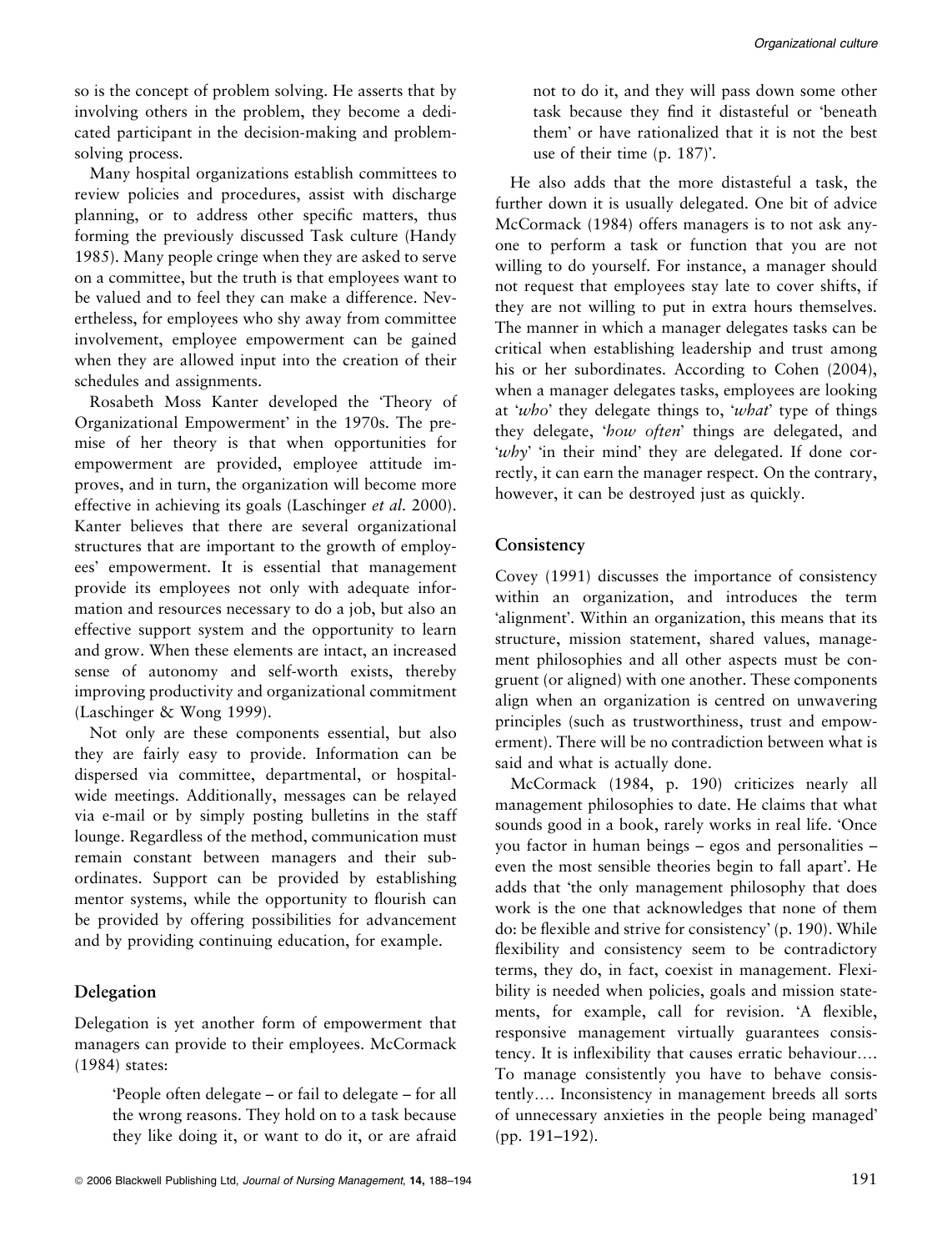As previously mentioned, workers prefer a system in which rewards and discipline are handed out accordingly. When either one is doled out by managers, consistency must be prevalent. Regarding discipline, each employee must understand the rules and behaviour that is expected within the organization. Those requirements must remain consistent if employees are expected to learn them (Rowland & Rowland 1997). Discipline must be handled fairly and consistently at all times. There should be established guidelines indicating the steps of the disciplinary process. For instance, the first violation may warrant a warning, while the second may warrant some form of remediation, and so on. Whatever the disciplinary process may be, employees must be aware of its existence and the manager must adhere to it, to ensure that employees are treated fairly and equally. Lastly, it is important for managers to remember that they are role models. They cannot effectively discipline their staff if they are guilty of the same punishable actions.

Like discipline, consistency must also be prevalent when rewarding staff, whether it is in the form of verbal praise or small tokens of recognition. Employees must feel that these things are given out for substantial reasons, such as hard work, rather than feeling that 'only the boss's friends get the rewards'. 'If expected reactions do not occur or rewards are not forthcoming, a behaviour will cease. If, however, the behaviour is rewarded, it will be reinforced and social bonds will be created' (Riggs  $\&$ Rantz 2001, p. 48). Employees will not have complete trust for their managers nor will they be motivated to work as hard, if they feel that the reward system is lacking in fairness and consistency. For instance, if employees receive recognition for perfect attendance 1 month, then they should receive it for subsequent months as well. Or, if a manager has tickets to an event to pass out, they should be sure to include employees on all shifts. Oftentimes, it is the employees who are 'lucky' enough to be working a certain shift that gets the free handouts. Rewards should not be given out simply to those who are at the right place, at the right time. Rewards should be fair and equitable. When they are not, trust diminishes along with employee satisfaction.

#### Mentorship

'Social Exchange Theory' is widely used in organizational studies to explain how social relationships materialize, endure and cease over time (Riggs & Rantz 2001). Within this theory, it is believed that social values are what influence particular behaviour. Because organizational culture is composed greatly of behaviours, 'Social

Exchange Theory' can be applied to its development. This is possible because the attitudes, values, norms, behaviours and all other facets of culture are learned. Furthermore, according to Edwin Locke's Goal-setting Theory, Goals are a way to translate values into action. The theory is based on the concept that goals are determining factors for behaviour' (Beeman *et al.* 1999, p. 92). Both of these theories can be applied when establishing a mentor programme within an organization.

Socialization is often begun through orientation programmes, and ideally is reinforced throughout employment. It is during this time of orientation that the organization's values and principles can be communicated and instilled into the behaviours of new employees (Trevino & Nelson 1999). For example, nurses have their own language, rules and way of thinking unique to their organization. It is important the new nurse learn this language through socialization' (Beeman et al. 1999, p. 92). Mentors help their 'students' by establishing goals to be met during the training process. Locke's theory may be utilized to yield very specific outcomes congruent to the behaviours and norms expected within the organization. Oftentimes, it is during this process that employees realize that their personal values and standards may not coincide with those of the organization. In these instances, the employee or employer frequently terminates the working relationship.

Providing mentors to new employees also helps to alleviate some of the anxiety that goes along with being in a new environment. They feel that they are not alone because they have someone to 'teach them the ropes'. In addition to serving as a resource guide, mentors carry out many other functions as well. They teach others how to function within a leadership role, how to perform technical aspects of the job, they help others to gain acceptance within the organization, they model discipline and hard work, offer psychosocial support, communicate frequently and evaluate honestly (Savage 2001). A new employee usually trusts the person who mentors them, and may even feel a greater sense of commitment to the organization as they are answerable to another person. Having a mentor increases job satisfaction, decreases feelings of work alienation, is related to an increase in productivity, and results in an increased retention rate (Roemer 2002). Mentoring programmes help establish a sense of loyalty and attachment to a company; employees think twice about leaving when they feel those emotional ties' (Warren 2005, p. 28). This is significant because according to Thomas Group, Inc. (2004), the average cost incurred to recruit one registered nurse can exceed \$25 000 per annum. It should be noted that this figure does not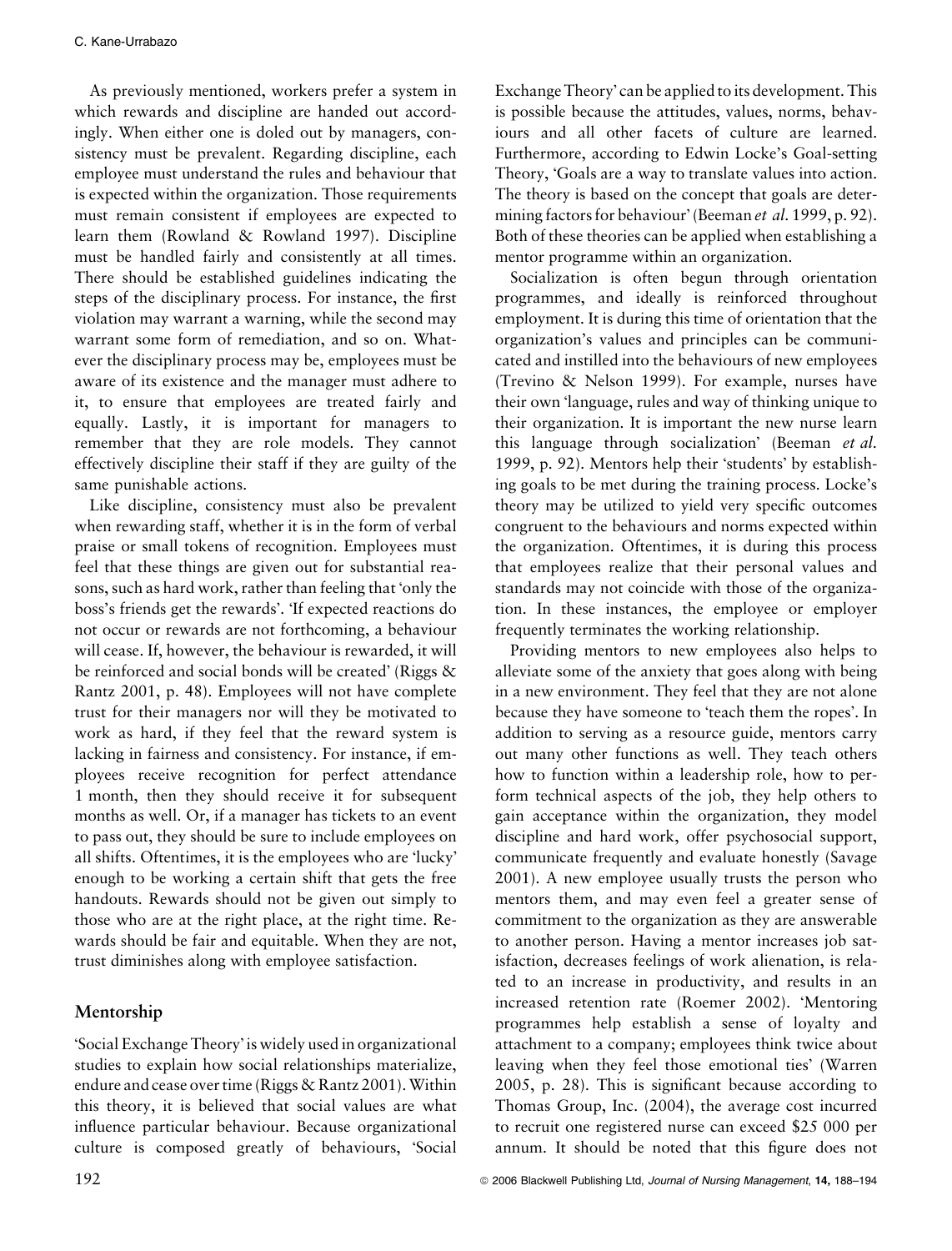include orientation costs associated with training a new staff nurse.

Managers must be responsible when selecting employees to serve as mentors. A poor mentor who lacks strong values and exhibits unwarranted behaviours, is likely to drive the new employee away. Good mentors are crucial because they are usually the first people to work with a new employee. Frequently, the mentor provides the first impression of what the organization is about. Also, when a new employee has difficulties or is unsure about his or her place within the organization, it is often the mentor who provides cohesion between the employee and the organization.

Keeping these factors in mind, managers should be aware that mentors, also called preceptors, must possess certain qualities in order to be successful. According to Hayes (1994), preceptors must have both 'personal' and 'professional' qualities. 'Personal' qualities include being helpful, caring, flexible, dependable, motivated and respectful. 'Professional' qualities of a preceptor include being interested in professional growth, confident, knowledgeable, involved in the agency and secure in the role. Moreover, a preceptor must take initiative, have good communication skills, be able to deal with conflict, and serve as a good role model. Preceptors need to be team players who are willing to provide assistance whenever and wherever needed (Anderson & Pulich 2002). It is important for the manager to place careful consideration into who should be selected as a preceptor, as one that is mediocre will make the new employee's transition more difficult. This can ultimately prolong the need for training and orientation, thus contributing to both employee frustration and increased administrative costs (Mundie et al. 2002).

#### Conclusion

Culture in an organization is very important, playing a large role in whether or not the organization is a happy, healthy place in which to work. While many managers acknowledge the significance of culture, few realize the roles and responsibilities that they have in its development. Regardless of the type of culture (i.e. power, role, task and person), the four components discussed – trustworthiness and trust, empowerment and delegation, consistency and mentorship – all contribute to the overall good of the organization. These factors cannot stand-alone. Not only do they coexist, but also empowerment and mentorship are based upon the foundation of trustworthiness and trust, and likewise, a strong mentor programme contributes to that level of trust as well (see Figure 1).



Figure 1 Cultural components are interdependent.

Managers must realize their function in establishing and maintaining an organization's culture. The attitudes, values and behaviours of an institution begin with its leadership. This is done through role modelling and communication at all levels. Managers must not forget the importance of being consistent when expressing these attitudes, values and desired behaviours. When one or more of these components are missing or are weak, the organization will eventually suffer. This is a consequence that our health care system cannot endure.

#### Acknowledgement

Author would like to thank Gail Davis, Ed D, RN Professor at Texas Woman's University College of Nursing, Denton, Texas, for her assistance with the editing of this article.

### **References**

- Anderson P. & Pulich M. (2002) Managerial competencies necessary in today's dynamic health care environment. Health Care Manager 21 (2), 1–11.
- Beeman K.L., Jernigan A.C. & Hensley P.D. (1999) Employing new grads: a plan for success. Nursing Economics 17 (2), 91–95.
- Cohen S. (2004) Delegating vs. dumping: Teach the difference. Nursing Management 14, 18.
- Covey S.R. (1991) Principle-centered Leadership. Simon & Schuster, New York, USA.
- Deal T.E. & Kennedy A.A. (2000) Corporate Cultures: The Rites and Rituals of Corporate Life. Perseus Publishing, Cambridge, MA, USA.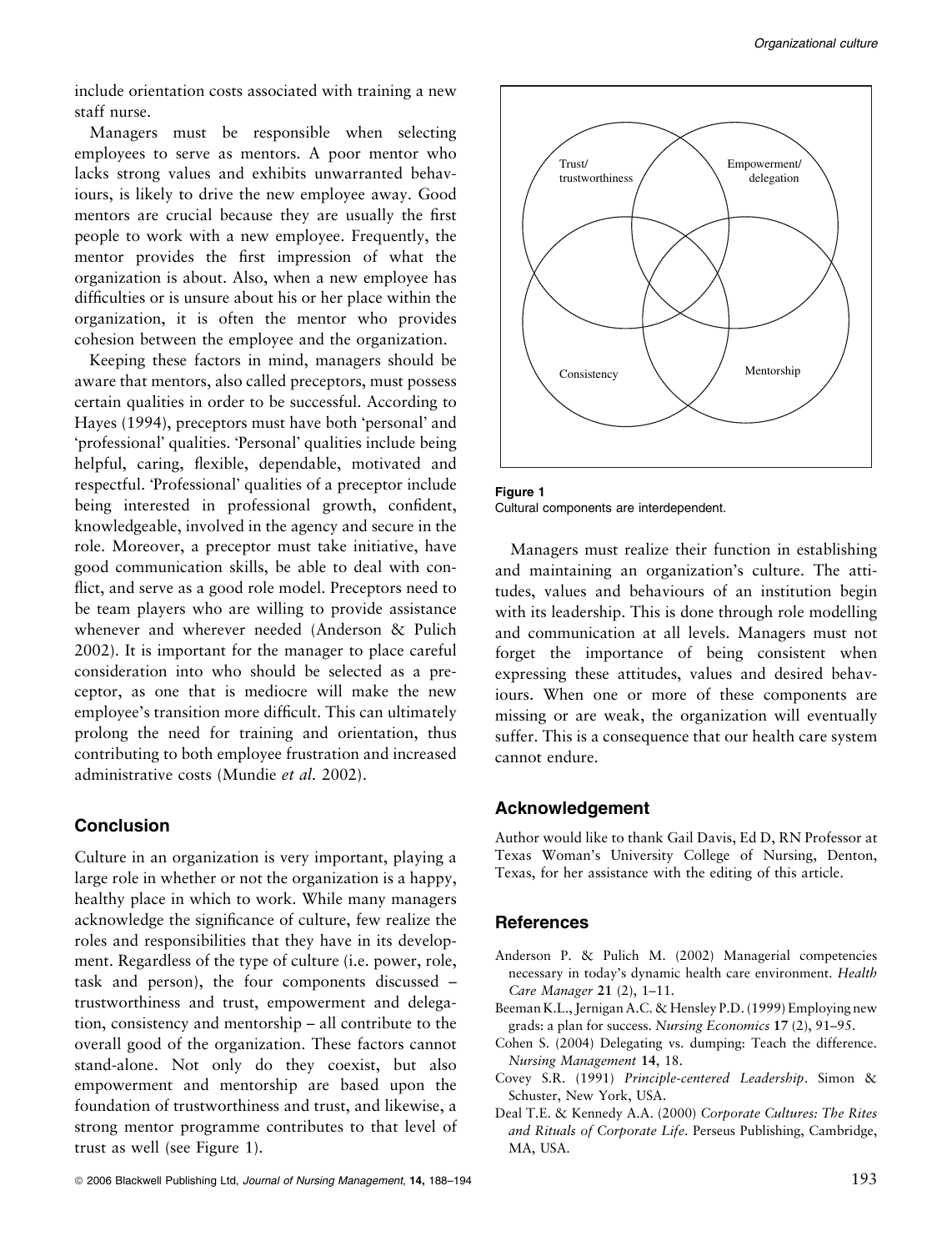- Gilbert J.A. & Tang L.P. (1998) An examination of organizational trust antecedents. Public Personnel Management 27 (3), 321–325.
- Handy C.B. (1985) Understanding Organizations, 4th edn. Facts on File Publications, New York, USA.
- Hayes E. (1994) Helping preceptors mentor the next generation of nurse practitioners. Nurse Practitioner 19 (6), 62–66.
- Laschinger H.K., Finegan J., Shamian J.A. & Casier S. (2000) Organizational trust and empowerment in restructured healthcare settings: effects on staff nurse commitment. Journal of Nursing Administration 30 (9), 413–425.
- Laschinger H. K. & Wong C. (1999) Staff nurse empowerment and collective accountability: effect on perceived productivity and self-rated work effectiveness. Nursing Economics 17(6), 308–316, 351.
- McCormack M.H. (1984) What they Don't Teach you at Harvard Business School: Notes from a Street-smart Executive. Bantam Books, New York, USA.
- Mundie J.J., Eichna D.M. & DeLima M.D. (2002) Orientation outcomes in 2000 and beyond: an educational and financial

partnership. Journal for Nurses in Staff Development 18 (5), 241–249.

- Riggs C. J. & Rantz M. J. (2001) A model of staff support to improve retention in long-term care. Nursing Administration Quarterly 25 (2), 43–54.
- Roemer L. (2002) Women CEOs in health care: did they have mentors? Health Care Management Review 27 (4), 57–67.
- Rowland H.S. & Rowland B.L. (1997) Nursing Administration Handbook, 4th edn. Aspen Publishers Inc., Gaithersburg, MD, USA.
- Savage C.M. (2001) Executive coaching: professional self-care for nursing leaders. Nursing Economics 19 (4), 178–183.
- Thomas Group, Inc. (2004) Nursing Retention. Available at: http://www.thomasgroup.com/TL%20nursingretention.htm, accessed on 15 February 2006.
- Trevino L. K. & Nelson K. A. (1999) Managing business ethics: straight talk about how to do it right, 2nd edn. John Wiley & Sons, Inc., New York, NY, USA.
- Warren C. (2005) Mentor me this. American Way 28, 30–31.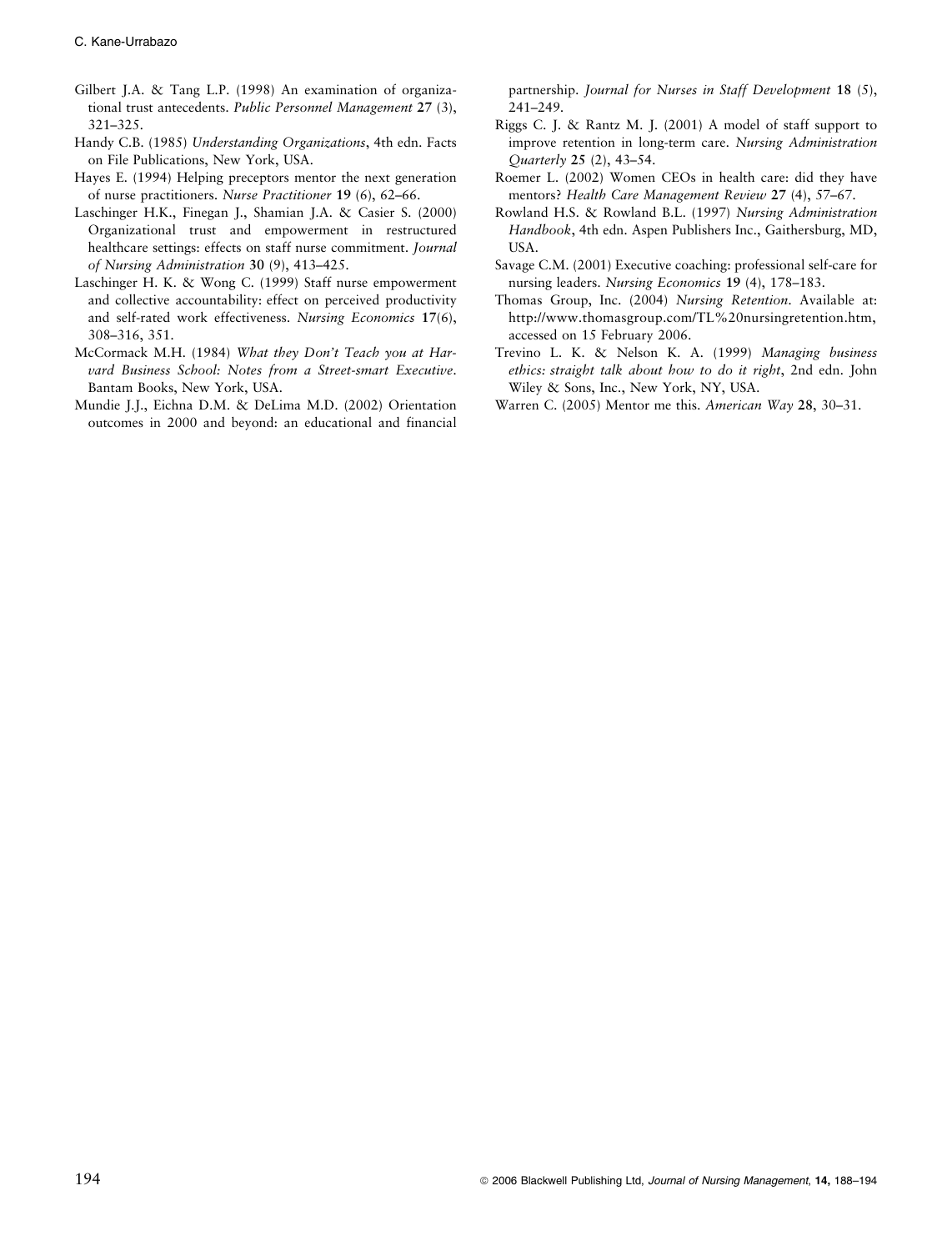Copyright of Journal of Nursing Management is the property of Blackwell Publishing Limited and its content may not be copied or emailed to multiple sites or posted to a listserv without the copyright holder's express written permission. However, users may print, download, or email articles for individual use.